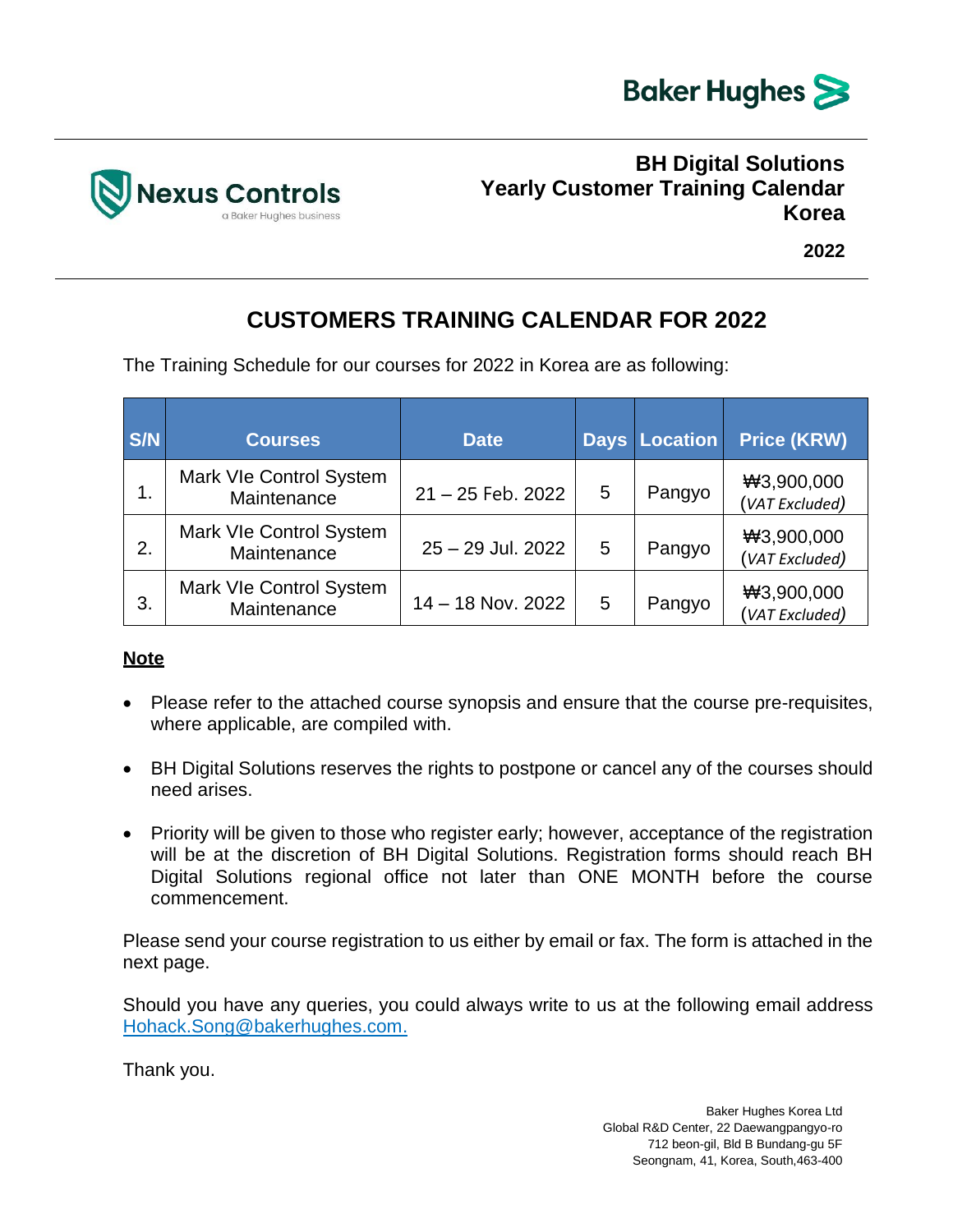

**Baker Hughes Korea Ltd**

Global R&D Center 22 Daewangpangyo-ro 712 beon-gil, Bld B Bundang-gu 5F Seongnam, 41, Korea, South,463-400 Email: Hohack.Song@bakerhughes.com

### **Course Registration Form**

| ,我们也不会有什么。""我们的人,我们也不会有什么?""我们的人,我们也不会有什么?""我们的人,我们也不会有什么?""我们的人,我们也不会有什么?""我们的人                                                                                                                                                     |  |  |  |  |  |  |
|--------------------------------------------------------------------------------------------------------------------------------------------------------------------------------------------------------------------------------------|--|--|--|--|--|--|
|                                                                                                                                                                                                                                      |  |  |  |  |  |  |
|                                                                                                                                                                                                                                      |  |  |  |  |  |  |
|                                                                                                                                                                                                                                      |  |  |  |  |  |  |
|                                                                                                                                                                                                                                      |  |  |  |  |  |  |
|                                                                                                                                                                                                                                      |  |  |  |  |  |  |
| $\blacksquare$ . The contract of the contract of the contract of the contract of the contract of the contract of the contract of the contract of the contract of the contract of the contract of the contract of the contract of the |  |  |  |  |  |  |

### **Important Notes:**

#### *1. Registration*

Registrations can be made via email, but they will only be confirmed upon receipt of registration form and payment made 6 weeks in advance.

#### *2. Withdrawal*

Four (4) weeks before course commences - Full refund Two (2) weeks before course commences - Refund subject to 25% cancellation fee Less than one (1) week before course commences - No refund (Replacement is welcome)

#### *3. Cancellation/Postponement*

BH Digital Solutions reserves the right to cancel or postpone the course due to any unforeseen circumstances. Cancellation will be notified two weeks prior to course commencement.

> Baker Hughes Korea Ltd Global R&D Center, 22 Daewangpangyo-ro 712 beon-gil, Bld B Bundang-gu 5F Seongnam, 41, Korea, South,463-400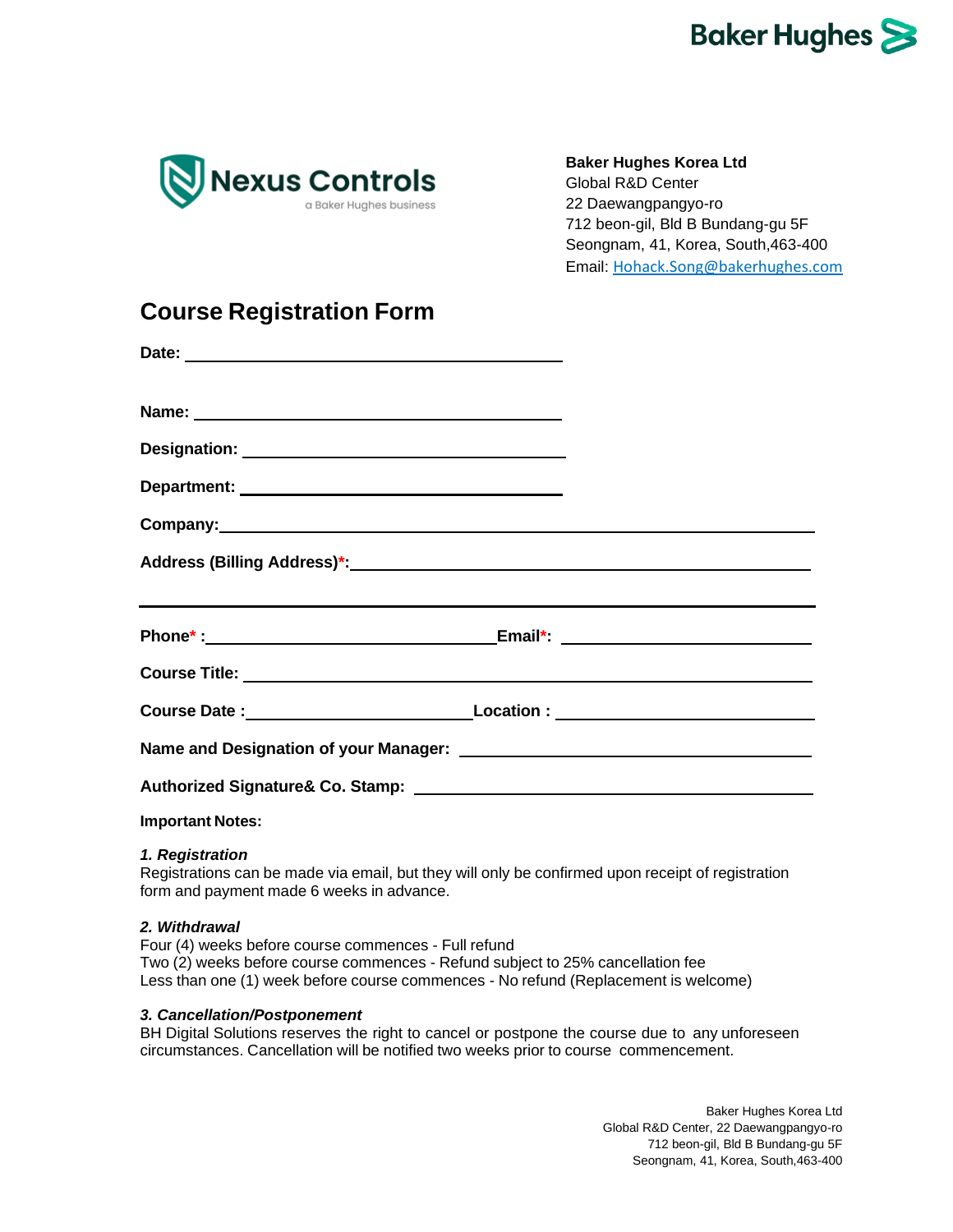### **COURSES SYNOPSIS**

## **Mark VIe Control System Maintenance**



This program is intended for control technicians whose site has a Mark VIe Control system. The training will familiarize trainees with the hardware and software components and provides detailed knowledge to troubleshoot and maintain the Mark VIe control system and associated equipment.

Modular and robust, this course includes training material derived from actual Mark VIe installed systems. Training is performed with short lessons followed by labs. The hands-on labs are performed on HMI computer images where special software has been developed to simulate Mark VIe hardware and a turbine. The labs are progressively challenging and assist the trainees to learn the basics and build up to intermediate troubleshooting skills and the ability to confidently diagnose and troubleshoot alarms.

NOTE: This course is instructed with a generic Gas Turbine HMI and control simulation appropriate for training Gas/Steam Mark VIe control systems. Several labs contain optional exercises where trainees are given the opportunity to examine their own software in relation to the learning objective. When available, the instructor will prepare a virtual HMI for use during the course. The virtual HMI contains a copy of the sites control software and screens taken from the Master and Site folders at the site's HMI server.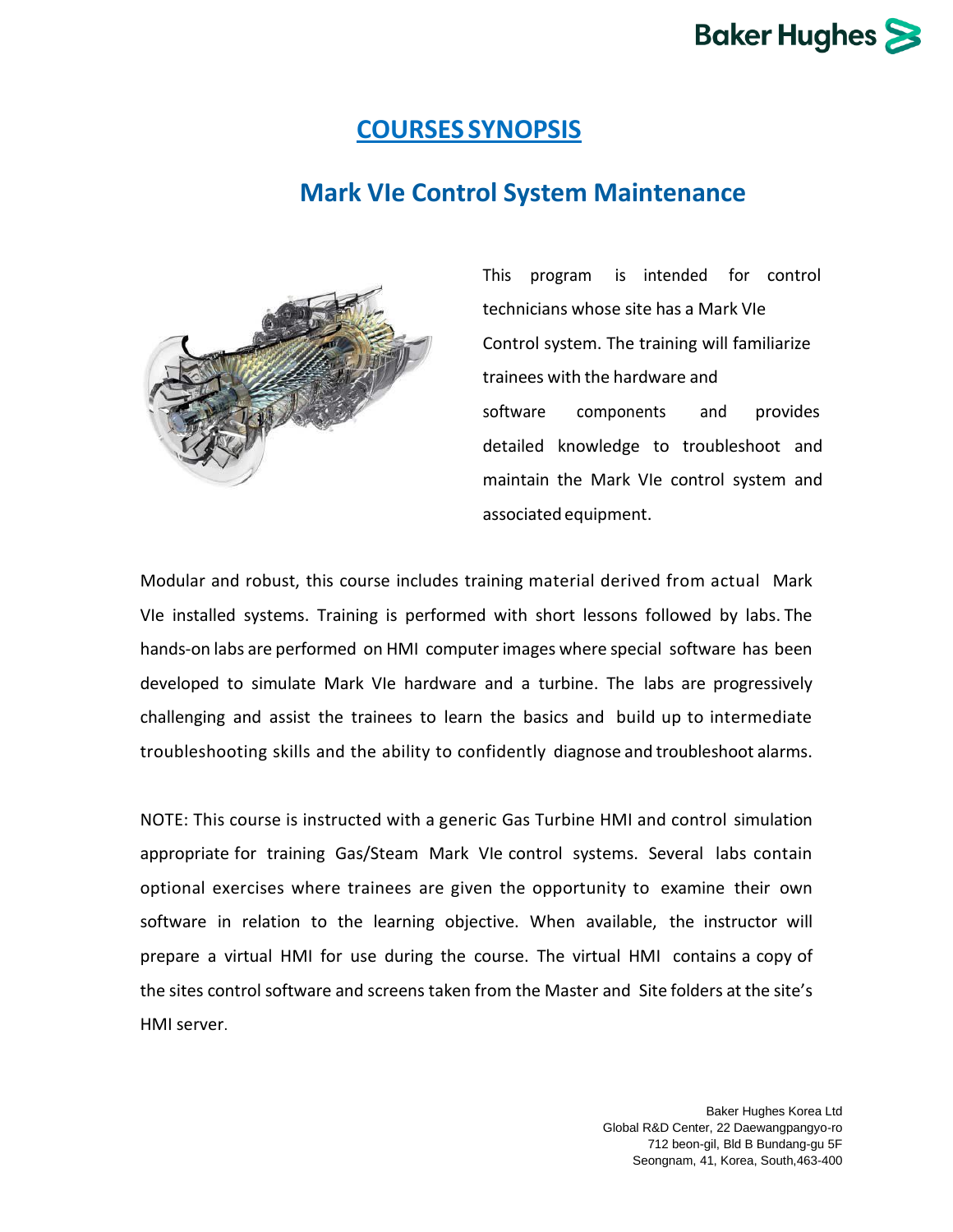# **Baker Hughes**

#### **CourseObjectives:**

The objective of this course is to train the participant(s) to become familiar and comfortable using the Mark Vie hardware and software.

#### **The Participants will learn:**

- Major components of the Mark VIe system
- How to start the HMI screen viewing software and navigate the screens
- Terminology used within the ToolboxST software
- How to start the software and use the on-line mode to view live values in the hardware
- Software structure, terminology, and view live values in the software
- Finder tool and its uses for troubleshooting
- Familiarization of the Trender Tool
- How to use the Trender Tool to view historical data, and events (trips, alarms,SOEs)
- How to Troubleshoot basic software blocks and adjusting live values
- How Finder, Trender, Watch Windows, and Online Modifications are used together for troubleshooting & maintenance functions.
- How to view alarms using CIMPLICITY
- How to trace an alarm to its origin in the ToolboxST software
- How to use the Trender Tool in conjunction with the Finder Tool and troubleshoot system problems
- Procedures and precautions when placing a Terminal Board and I/O Module
- Procedures and precautions for replacing a Controller
- PDM components and review the procedures and precautions when replacing
- Servo calibration procedure in the software and review documentation GEH-6700 Chapter 13 (p347) & Control Specification (Chapter 5)